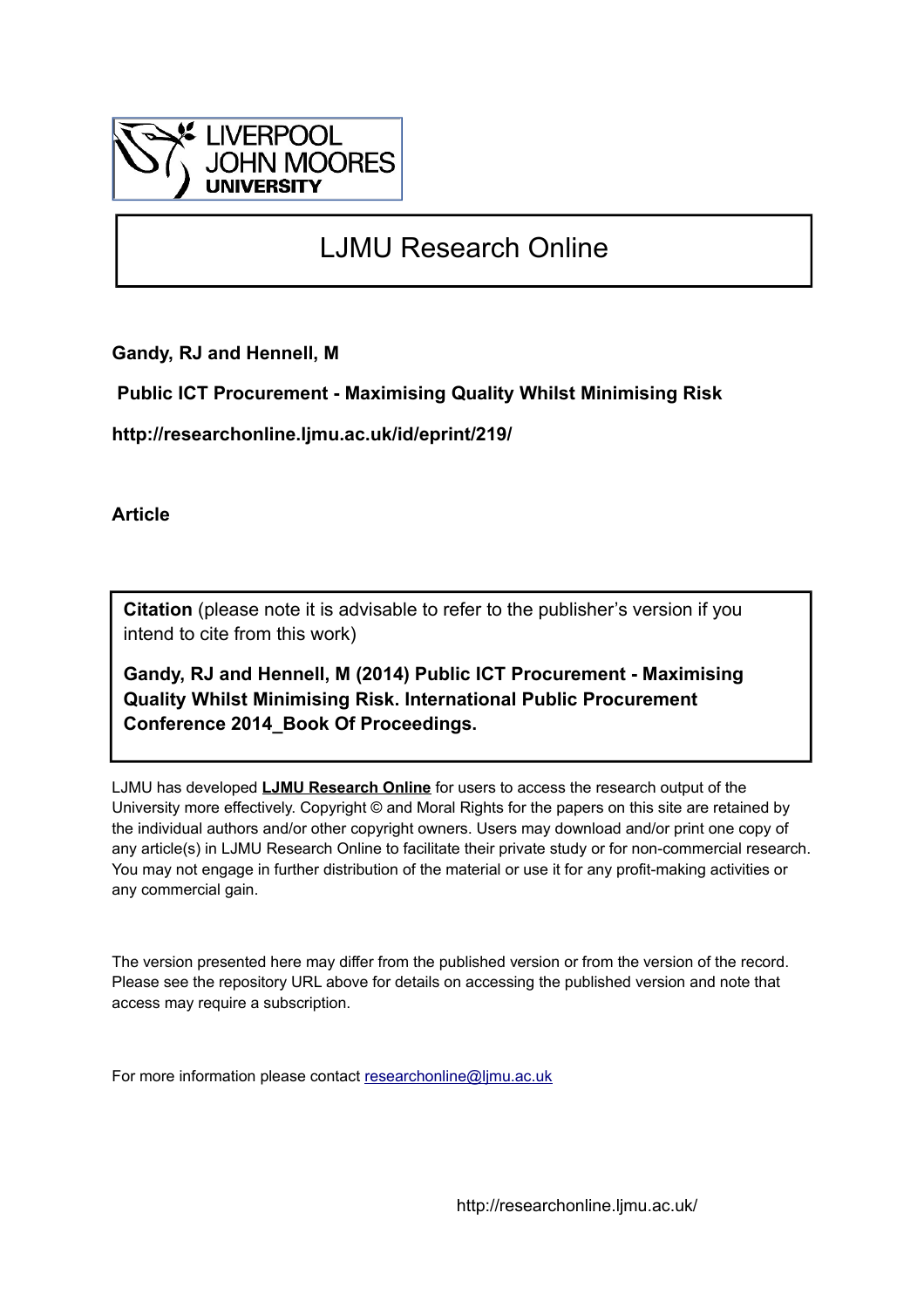# **Public ICT Procurement: Maximising Quality Whilst Minimising Risk**

Dr Rob Gandy<sup>1</sup> and Professor Mike Hennell<sup>2</sup>

<sup>1</sup>Consultant & Visiting Professor, Liverpool Business School, Liverpool John Moores University, Redmonds Building, Brownlow Hill, Liverpool L3 5UG, United Kingdom E-mail: [rob.gandy@ntlworld.com](mailto:rob.gandy@ntlworld.com)

> <sup>2</sup>Technical Director, LDRA Ltd. Portside, Monks Ferry, Wirral CH41 5LH, United Kingdom E-mail: [hennell@ldra.com](mailto:hennell@ldra.com)

# **Introduction**

The UK Government published its new information and communications technology (ICT) strategy in March 2011[1]. However, it did not make a great deal of reference to the key subject of assuring the quality of software that is either procured or acquired by the Government. The authors view this issue as critical for success, and they had first highlighted the associated risks, and how they should best be addressed, to the UK Government in 2006, when they had met with senior civil servants. Their focus was the integration of the assurance of software quality into public sector procurement processes. Further meetings took place with senior representatives of the Government Procurement Service in 2012 which resulted in their being invited to submit independent "Third Party Guidance" which covered both the available procurement process options and the technical issues and opportunities (drawing on lessons from Industry). The guidance was submitted in February 2013, and after due consideration, it has now been circulated to Government teams that have an interest in this area, including the Government Procurement Service itself.

This paper summarises why the integration of the assurance of software quality into public sector procurement processes is important, and the "Third Party Guidance" submitted. The latter divides into two components: Technical aspects and Procurement processes. It is considered that the guidance is applicable to other countries as well as the UK.

#### **Software Quality**

The public sector has an unhappy history in relation to the successful introduction of computer systems, with examples in the National Health Service (NHS), Defence Infrastructure, Benefits and other departments [2]. Whilst procurement processes place responsibility for the efficacy of software squarely with the providers, failures still occur[3].

A basic premise in the purchase of any artefact is the balance between price and quality, with the general rule (assumed) that the higher the quality the higher the price. Yet the particular problem for information systems is that there is usually no discernable quality assessment visible to either the purchaser or even the provider.

There are industrial standards to ensure process quality for both hardware and software. The software component of any system is usually the most problematic, in part because there are a number of different, existing standards. These vary from the largely arbitrary and advisory (e.g. Carnegie Mellon Software Institute's Capability Maturity Model, Level Five (CMM5)[4]) to the prescriptive (e.g. Avionics' DO-178b[5] and Electro-technical's IEC61508[6])[3]. In addition, the Motor Industry Software Reliability Association (MISRA) has a range of programming standards[7]. (It is worth noting that MISRA was a UK Government-funded initiative, which has now been adopted worldwide).

CMM5 has been used in the procurement of public sector systems, but CMM5 requires an entire organisation to be focused on continual process improvement, i.e. it has the means to identify weaknesses and strengthen processes proactively, with the goals of preventing defects and improving efficiency. However, this is not the same as requiring affiliates to show that their software is free from defects and faults: it simply requires a reduction of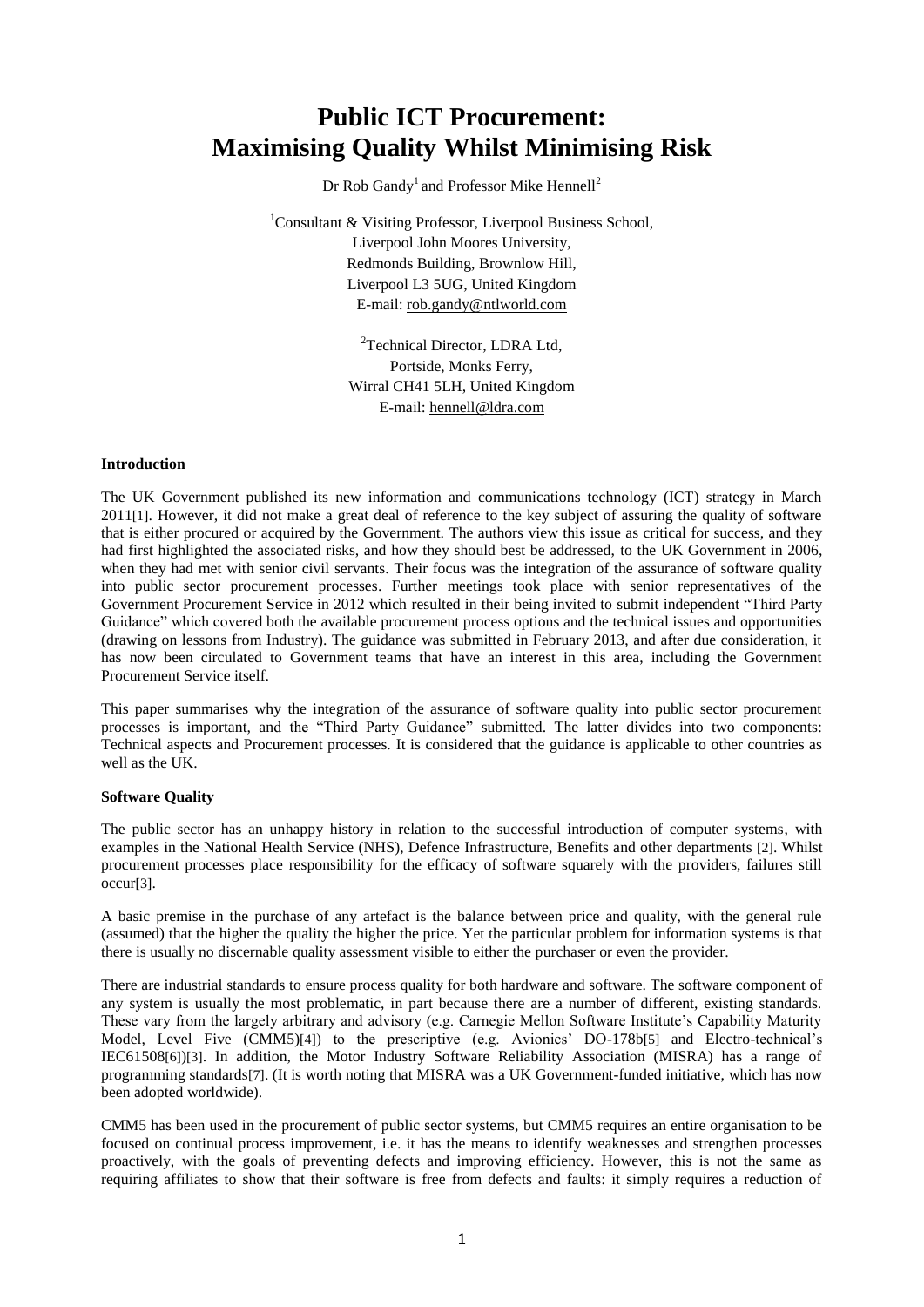defects from previous CMM5 levels to be attained. This falls short of what is required, and so greater emphasis should be placed on the level of criticality involved in systems[3].

Industries where criticality is paramount are avionics and the nuclear industries. For example, what are the potential implications for an aeroplane full of passengers flying at 30,000 feet when the software goes wrong? It is not really practical for the pilot to send an email to the software provider to ask for something to be done as soon as possible. Criticality is central where software failure can be life critical, and relates to equipment as well as systems. Therefore, the efficacy of software standards in these sectors is paramount and the assurance and audit systems that are put in place are aimed at ensuring that software works first time and every time. Imagine if the same approach was applied for the public sector?

"Criticality" for public sector systems can be described in three levels:

Safety Critical: (E.g. New medical technologies (e.g. pacemakers); Gamma-rays for cancer)

Safety-related: (E.g. Air traffic control/ Ground systems; Navigation systems)

Mission-critical: (E.g. Information systems for NHS and Social Security) [3]

In addition, there is the implicit "criticality" requirement of security; it is essential that software systems do not have vulnerabilities, or other weaknesses, which will enable unauthorised access to data or other systems. These four criticalities can all be addressed by quality assessments of software.

The two examples of prescriptive standards, quoted above, manage the whole of the software life-cycle and have a very successful track record. They are both mainly directed at process quality, although they do have some product quality components. In particular they both specify objective success criteria for the testing process. This means it is known how well-tested a system is, and if this is not good enough then what must be attempted next (in relation to the relevant criticality levels).

Quality arises from three sources: people, process and product. It is arguable that when the people factor dominates the result is "Art". It is considered that the ICT industry has dragged its heels on the issue of qualifying people, and there are concerns at a lack of computer programming skills in the UK[8,9]. The situation is exacerbated by the fact that most computer professionals are poorly educated concerning quality issues. It is therefore concluded that future public sector ICT systems will carry risks relating to the quality of software, unless an appropriate approach is taken.

#### *Taking Advantage of Current Processes*

Given the above situation in respect of software quality, Government staff will have little or no idea of the (real) impact that requested changes to a procured ICT system's specification might have. Consequently, when changes are inevitably requested, software companies are able to use these as an excuse to make extra/ additional charges, and Government staff are in a weak position to argue.

Therefore companies can sometimes submit artificially low "bid" prices, in order to get the contract, knowing that they will recoup money when the inevitable specification changes arise.

Also, it is believed that Government-related work has a mark-up premium. An example of how such a premium is in operation is the fact that in the USA healthcare/ hospitals are private, and therefore independent. Hence computer companies have to be genuinely competitive with one another in respect of quality and price, in order to get business, with the inference drawn that prices are cheaper.

#### *Quality Assurance of Software*

Software product quality assessment is an area where the UK has a particularly strong commercial presence. For example, the product quality for the F35 Joint strike fighter of the USA and UK is principally assured by British manufactured tools. The same is true of the Chinese Space Programme.

The issue of how appropriate the proven techniques of such companies are to more general software is the subject of debate. That they can definitely be applied is beyond question, because commercial companies have already applied them, on their own initiative, to banking, finance, telephony, data bases and medical systems. There are no technical arguments against their use, the arguments are purely commercial.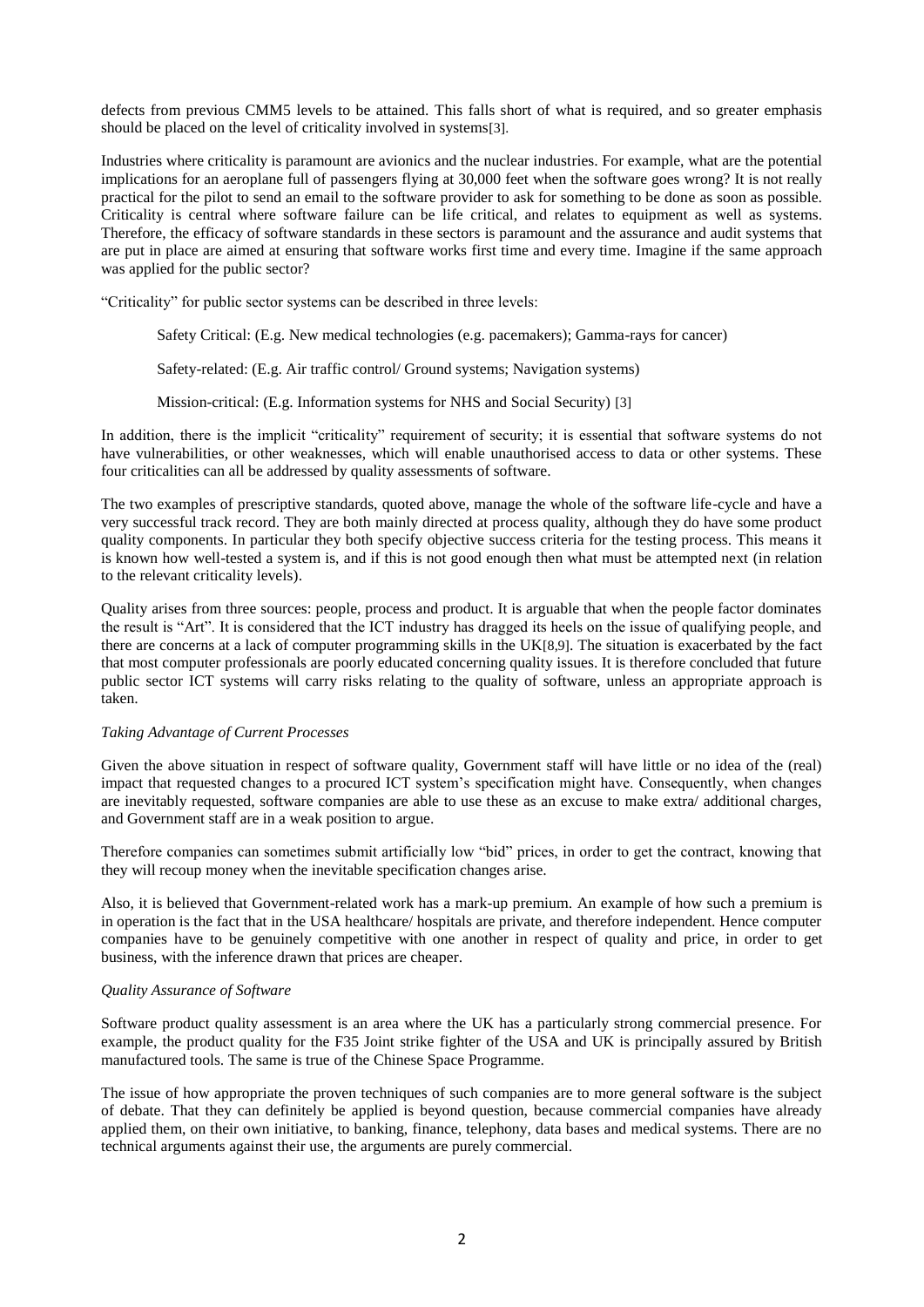Some commercial arguments claim that an increase in quality can be achieved only at an escalation in cost. The escalation in production cost is claimed to be prohibitive. Two factors can be considered in response: firstly that the cost of the current production process - which frequently leads to failure - is already very high, with final costs always significantly above those originally quoted or estimated; and, secondly that with modern automation techniques the escalated costs are actually marginal, and may in the end prove significantly less than the current costs.

The principal reason why commercial interests exaggerate the costs is that they do not have the requisite expertise either in their management structures or their personnel. It is also true that the small organisations which do have the expertise of working to rigorous standards do not have the expertise to build large systems.

# **Independent "Third Party Guidance"**

The independent "Third Party Guidance" submitted by the authors to the UK Government divides into two components: Technical aspects and Procurement processes. These are set out below.

#### **Technical aspects:**

Whilst Government is pursuing an ambitious ICT strategy aimed at supporting and improving public services[1], at the same time it will seek to avoid the well-known historical problems relating to Government Acquired Software (GAS) that have occurred in the past. Such systems have not functioned according to expectations and their reliability is often inadequate. In this context reliability means the ability to perform the tasks required by the users in a timely, convenient and accurate manner.

It is strongly contended that one of the main contributory factors to the problems experienced with GAS is the efficacy and quality of the actual coding of the software. This guidance provides advice about how best to address and eliminate coding quality problems so that high standards are maintained, and new GAS systems are successful. It looks at some of the issues relevant to GAS and makes recommendations which are general in principle, practical in nature and cheap (for Government) to implement.

# *Perceived Causes*

The causes of the problems are many and varied. In the distant past the blame was attributed to civil servants who were said to be unworldly and inexperienced, and who imposed their blinkered view on society. The answer to this offered by the ICT industry was 'leave it to people who know what they are doing'. In reality not much changed. The causes are much deeper.

An unfortunate by-product was that Government reduced the number of appropriately qualified civil servants.

Today there is the perception that avaricious ICT suppliers fool the naïve civil servants and Government ministers. This view is also too simplistic although the principle of exploiting the Government still persists.

#### *Root causes*

Most modern software systems are large and highly complex and this has actually been true for some time.

At the formulation of a new project those developing the specification rarely see the full extent of the complexity. Their view is dominated by the anticipated high level functionality of a proposed system. As requirements are drafted and expanded in greater detail it usually becomes apparent that there will need to be mechanisms to cope with faulty inputs, incorrect assumptions, inadequate responses, and so on. The processing of these bolt-on protective and corrective actions (PCA) gets steadily more complex as the system is developed. In large systems the mutual interactions of these extra processes can themselves cause massive complexity problems.

The single most influential factor in causing unwanted PCA interactions is the changing of requirements. A change in requirements rarely leads to a global review of the impact on the PCA. Unfortunately, system builders can fail to appreciate the incredible stupidity of some users of IT systems and the potential impact of their actions. An example of the latter is the China Airlines Airbus flight 140 crash in Japan where the pilot was so determined to land the aircraft that he fought the automatic go-round system which he had himself (unknowingly) selected[10]. The subsequent crash killed 264 of the 271 people aboard.

The software industry has long known that faulty or inadequate requirements are a major cause of software-based system defects. Whilst requirements analysis[11] has come a long way there is still no general means of ensuring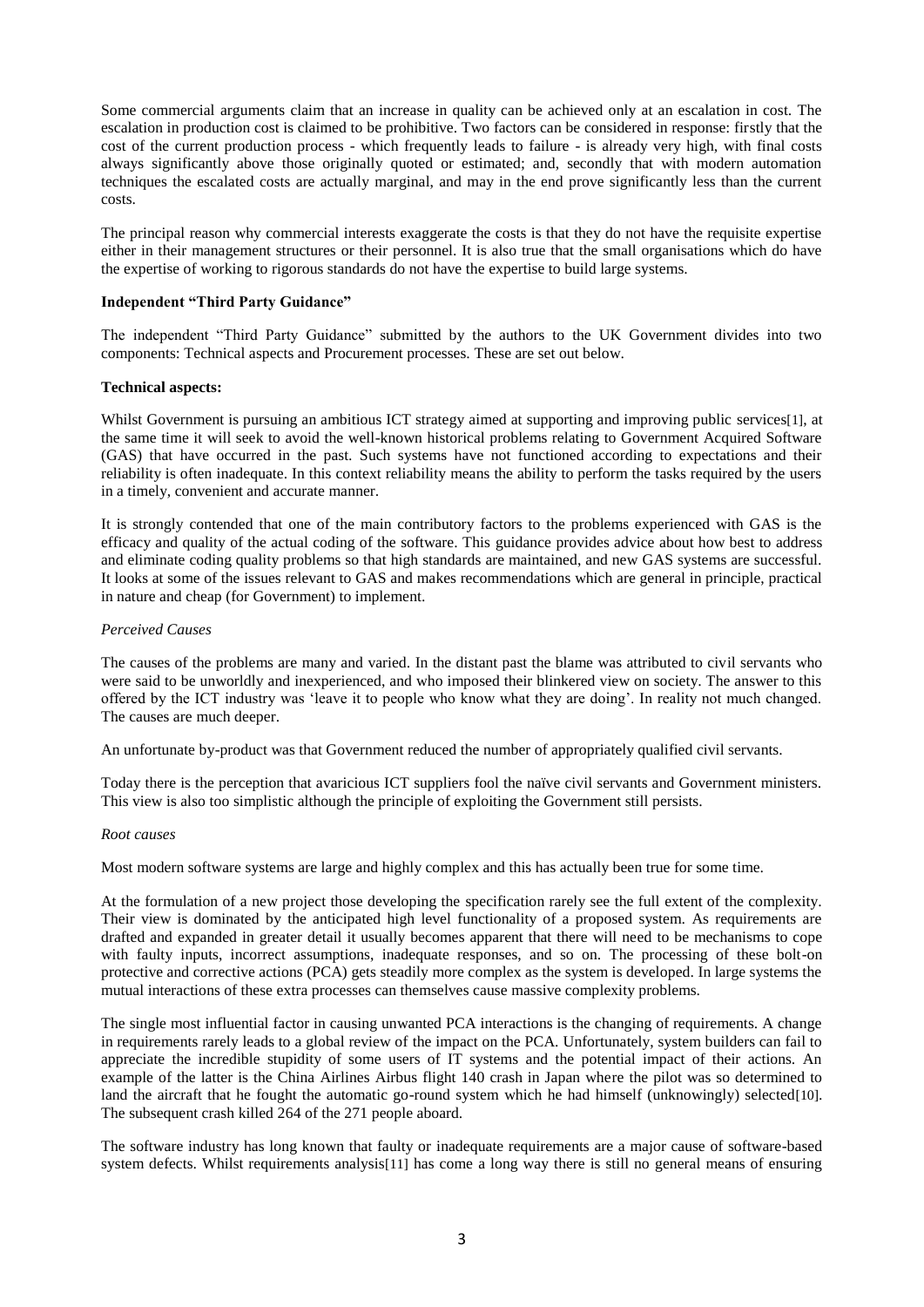that there are no missing, misunderstood or unnecessary requirements which could adversely impact upon a complex system.

#### *Faulty Assumptions*

One the most common solutions or partial solutions proffered to address the problems is that using tried and trusted systems as the basis for new systems will lead to more reliability. The reason why this is too simplistic is that the perceived reliability of software systems (the users' view) is highly dependent on the patterns of use. The best example of this is are some popular commercial off-the-shelf (COTS) word processing packages which are extremely reliable when putting together a simple document, but can be extremely unreliable when handling large documents with many changes of font, colour and layout. Unfortunately the pattern of use of software is rarely measured or evaluated, and so the inclusion of tried and tested systems can be extremely risky, or at best the risk is unknown.

The current direction of Government procurement for ICT is to build around, or with, COTS systems because they are cheap and are believed to be reliable. It is this last claim, which can be untrue in specific circumstances, that is likely to lead to future problems. Without reliable measurement of patterns of use there can be no certainty and the consequences for a wrong or inappropriate assumption are entirely unpredictable.

# *Potential Solutions*

There are potential solutions to the problems facing GAS and some of these are discussed below:

# Contractual mechanisms.

This involves the use of a procurement contract that clearly and unambiguously states the obligations and responsibilities of the system supplier. This enables Government to demonstrate that the blame for system failure lies with the supplier who can then be sued. Whether suppliers will accept such a contract is problematical, the biggest problem being that the supplied system will still be faulty and fail to perform the tasks. The users of such a system are unlikely to take comfort from the apportionment of blame.

# Requirements freeze.

Since many of the problems which arise are attributable to changes of requirements then there comes a point beyond which changes are not allowed. The consequence of this constraint is that the resultant system will be dated and suffer from inadequacies. Nevertheless, what it does do might be done (very) well. Systems built with this constraint are almost all in the Avionics domain. Governmental software, subject to changes in legislative alterations might be harder to treat this way.

#### Wrappers.

There is a school of thought which believes that unreliable systems can be made reliable by means of a wrapper system. This is some software which filters the inputs and ensures that the only permitted inputs are within the patterns of use which are regarded as reliable. The success of this approach depends on knowing the acceptable patterns of use and being able to distinguish the others. As mentioned above, there is rarely available data and making optimal decisions can be difficult.

#### Agile techniques.

The premise is that complex software systems can be generated quickly and easily using automation techniques. Thereby a system can be generated quickly before requirements change, and then if faults are discovered a 'fixed' system can be quickly regenerated. Similarly if new requirements do arise then again the enhanced software can be quickly generated. The software industry has a long history of 'magic bullets' which subsequently prove to be largely ineffective and there is a possibility that this is another.

So-called "Agile techniques" impose a specific structure on a software system. The ability to make changes to the software (in response to changing requirements) depends on how the current structure impacts on the new structure required to accommodate the changes. The technical term for this effect is "structure clash".

Agile techniques may make it appear simple to change a system in response to changing requirements but it may not be simple to retest the new system. Some purveyors of Agile techniques have been known to solve this issue by intimating that retesting will be unnecessary. Yet, all the above issues about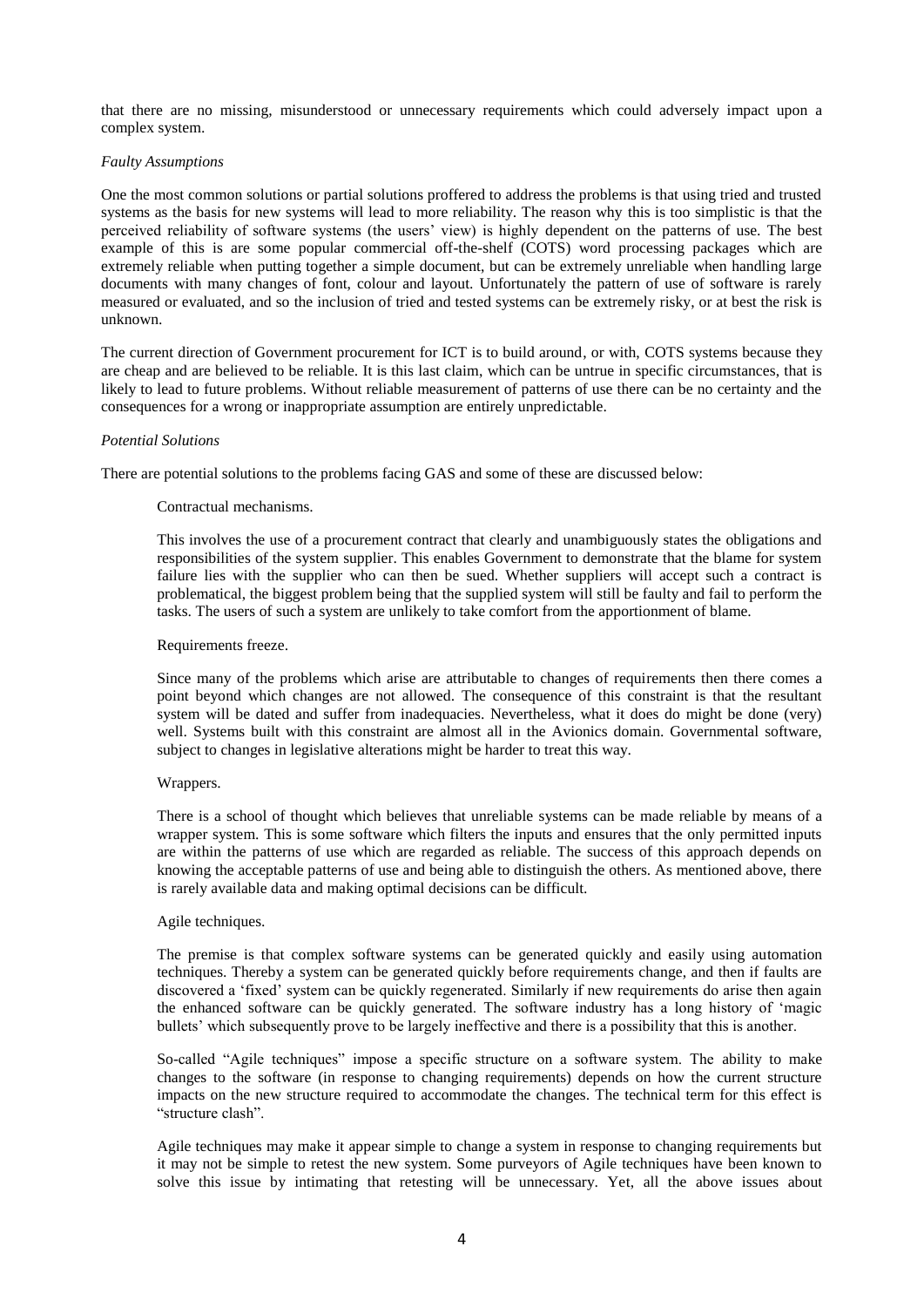requirements completeness and PCA remain unchanged. It may be that only a small number of tests will establish the correctness of the changes or it is possible that the whole system will need to be tested from scratch; it is the internal structure which dictates the difference.

#### Fall-back stance

The fall-back stance in the software industries is to claim that full functional testing will or has taken place. The problem is that it is not known how to quantify or qualify functional testing, and therefore this term can be the refuge of those who wish to be unconstrained. Questions such as "How many functions are present?" and "Which have been tested?" are unanswerable. Neither in general can functions be qualified as to which are important, primary, high level, critical, etc.

In essence none of the above potential solutions is general enough to act as a complete general solution, although all have merits in particular cases. However, they can be applied on a "horses for courses" basis.

# *Looking for success evidence*

If a search for established software quality is undertaken, three industries stand out in terms of the consistent, successful implementation of software systems.

- 1. Nuclear: This industry has an excellent record for producing highly reliable software based systems. They are however usually relatively small and tightly constrained by industry-wide standards.
- 2. Avionics: The achievements of this industry are very significant. The software systems are moderate in size and again tightly controlled by industry-wide standards. Large systems are in hand and as yet there is no evidence to suggest that success is not possible.
- 3. Telecommunications: The achievements of this industry are considerable. The software is not regulated by international standards but there has always been a culture of Quality. Much of the early research into software quality was performed by this industry. The industry is known to implement many software standards.

What can be distilled from these industries is that highly reliable software can be produced when the whole process is controlled by rigorous standards. The Automotive and Electrotechnical industries have noticed this and have recently introduced similar standards such as IEC 26262 (which is an adaptation of the functional safety standard IEC 61508[6] for automotive electric/electronic systems). Other industries such as Finance have been reluctant to follow, and this is arguably reflected in some of the problems witnessed in that sector[12,13].

It should be noted that all the above successful industries world-wide heavily utilise software audit and quality assessment tools. Accordingly, the application of software audit and quality assessment tools is an integral part of ensuring the efficacy, and therefore the success of the software.

There are some examples of software produced in the absence of standards which are known to be highly reliable through independent assessments. The open source UNIX operating system is one such example[14]. It was produced initially by a telecoms organisation and has subsequently been modified and extended by a host of enthusiasts. The VMS system is even more reliable, although it is now (relatively) seldom used. Both are much more reliable than some popular systems that are widely-used in the Public Sector.

By comparison, the open source GNU compiler systems which are again produced by an army of enthusiasts are more problematic and opinions vary. Open Source is not of itself a solution.

Whilst there are a host of other software systems (some free or cheap) there have been no systematic efforts to assess their performance characteristics, and this would be a suitable subject for research.

#### *Industrial perspective*

In the past GAS projects have been much sought after by the software industry. The reason is that they are usually large and highly profitable. In the past, cost escalation was an accepted practice and hence a software house could come to no harm. The problem is that moves to tighter fiscal control have always been offset by the changing of requirements, i.e. the cost escalation arises when the customer requests changes to the requirements (and because they were not part of the contract they incur extra charges).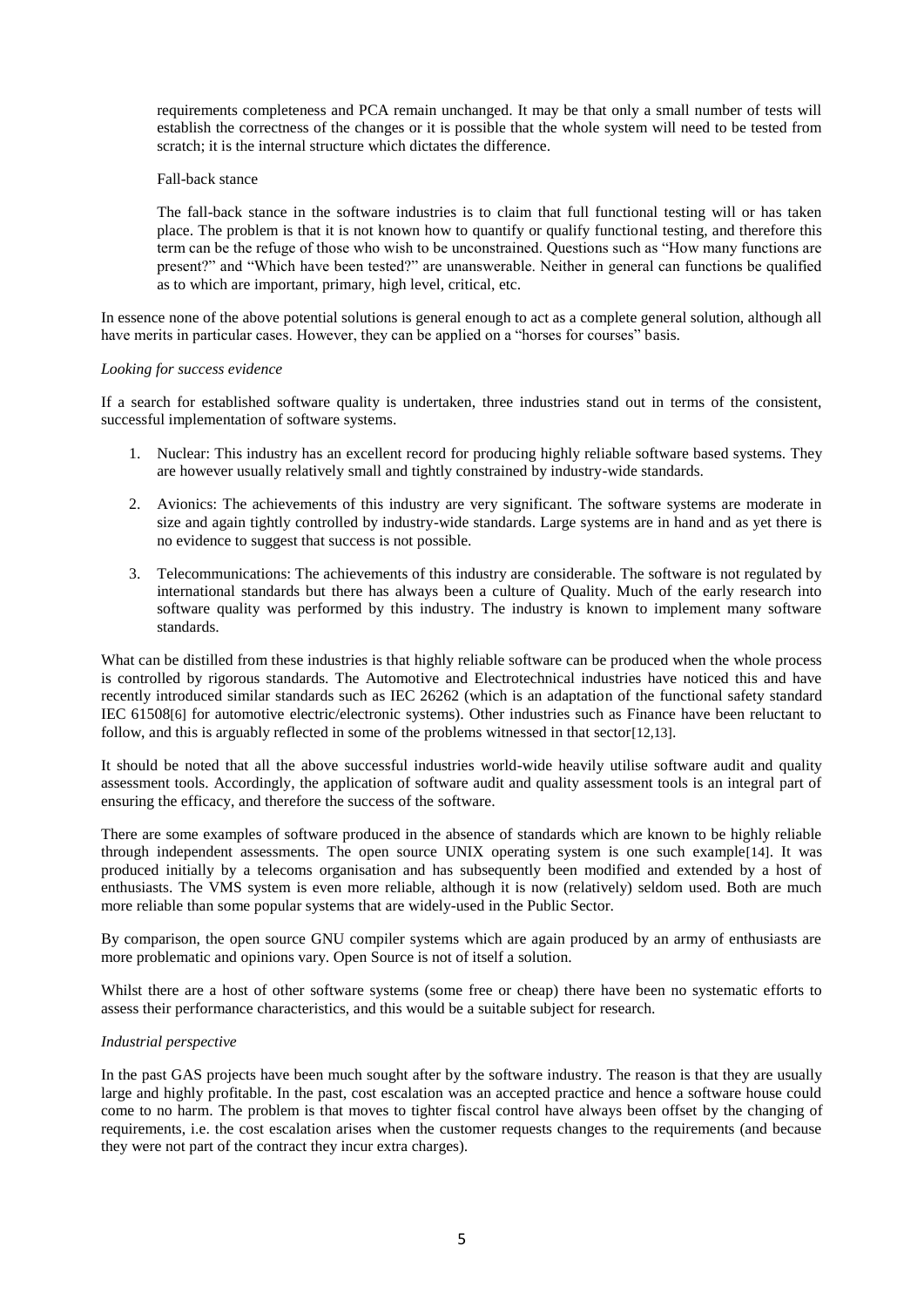Up to the present the odium of being associated with failing or inadequate systems has always been avoided by pointing to inadequate requirements (the customer's fault) or the changing of requirements mid-project (again the customer's fault).

A movement to a scenario where blame can be applied based on a contract is unlikely to be welcome although the previous mitigations are still likely to be applicable. It is also possible that changes to the requirements will be significantly less welcome than previously.

# *Way forward*

A confrontational environment is rarely a recipe for success, but contracts which are clear and unambiguous in terms of tasks and responsibilities are always preferable.

There are a number of basic blocks to any software systems, e.g. operating system, data base system, communication mechanisms. In a risk-reduction scheme it almost always pays to build on the most reliable basic block rather than the cheapest. Where these quality characteristics are not known they should be explored by means of research contracts. The acceptance of assurances by the manufacturers should not be enough.

Manufacturers are reluctant to either produce quality assessments of their products or to adopt quality standards. However, the onset of security problems is changing this situation: manufacturers are under pressure (from some Governments, particularly the US) to demonstrate that their software conforms to emerging standards for security related software defects. Government should require all suppliers to state the quality standards to which their software conforms. No supplier can afford to ignore such pressures, particularly if the major Governments were to take such a stand. In Avionics it is normal practice for the suppliers of software tools to demonstrate that their products conform to quality norms. There was initial reluctance but suppliers could not ignore market pressures.

Where software is custom built there is absolutely no justification for not insisting (contractually) that the software satisfies appropriate quality standards. Claims that this will infringe intellectual property rights are unjustified. There are large sections of the software industry that already have to demonstrate quality and there is no evidence that their intellectual property rights are infringed.

One option for further strengthening the assessment that software satisfies agreed standards is by ensuring that the attainment of these standards is checked by independent quality assessors. This is standard practice in the Avionics, Automotive and Nuclear industries and has the advantage that the additional cost incurred by Government will be slight since there are many qualified and experienced assessors available.

Ultimately Government should look again at the creation of appropriate standards for software. In the past it has funded standards for the Automotive industry which have been widely accepted[7]. By comparison, the standards developed by the Government-funded Alvey project[15-17] were not accepted by the commercial software industry. It can be inferred that the reasons for the acceptance/rejection of the recommendations of these projects were the motivations of the relevant industries and had very little to do with the quality of the standards themselves. Creating appropriate standards today could be accomplished quite quickly by building on this past work and enforcing the use of the resultant standards (or any applicable standards that already exist elsewhere).

#### *Recommendations*

This Technical guidance has briefly examined many of the issues which arise in the procurement of software-based systems by Government. It has looked at many of the claims made about software and offered criticism for many of the claims.

Finally there are a number of ways in which the risks inherent in such systems can be reduced. These are:

- Award research contracts to University-led groups to explore the reliability of COTS software systems.  $\bullet$
- Contractually demand independent quality assessments of all procured systems.  $\bullet$
- Ensure conformance to software quality standards by the use of independent assessors.  $\bullet$

The cost of these recommendations is tiny compared to the cost of failure or even partial failure of Governmental systems. The last two of these recommendations are merely an extension of a requirement that software producers should produce evidence that their products do not have security vulnerabilities which is likely to be a major requirement of the future.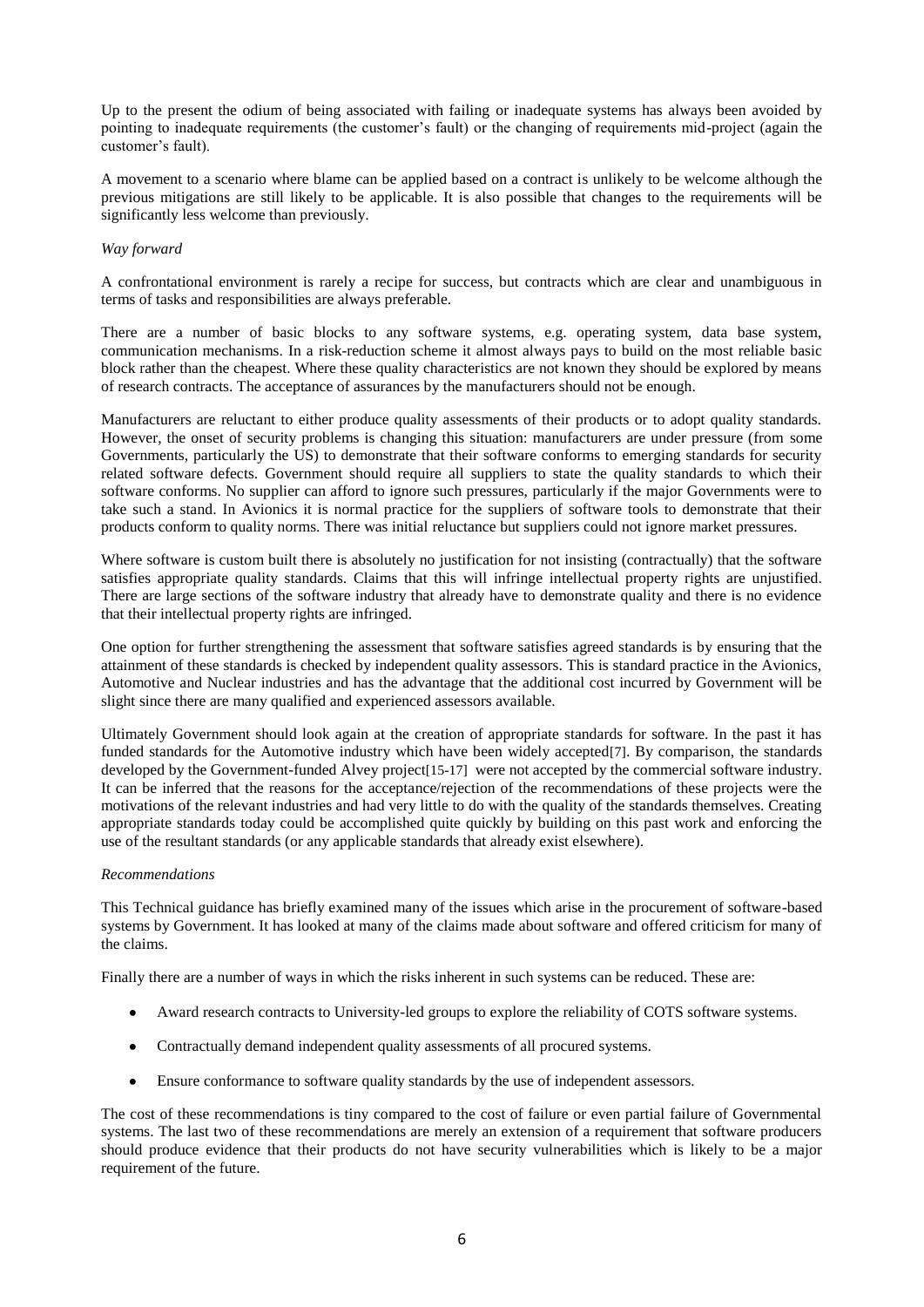# **Procurement Processes:**

Whilst the Technical aspects described above are all very important, Governments need to ensure that their procurement and acquisition processes relating to ICT Systems appropriately take them into account. Putting to one side the purchase of Commercial Off The Shelf (COTS) systems, there are two main opportunities for acquiring new ICT systems:

The first is through a procurement process, where software companies are invited to put forward submissions to deliver an ICT product to meet a stated requirement. Depending on the nature of the product, each company will be expected to either present how it would develop the required solution, or present an operational solution.

The second opportunity is where a company approaches the Government will a novel ICT product, perhaps already proven in a commercial or industrial environment, which can be adopted where there is a gap in the Government's existing systems and processes.

As the Government is keen to open up the ICT market with opportunities that encourage small and medium-sized enterprises (SMEs), the question arises about how the Government can assure itself that such companies are able to deliver ICT products that are of the required standard? There is the real danger of a "Catch  $22<sup>7</sup>$  situation where companies might be excluded from procurement processes, because they do not have the set 'track-record', yet they cannot develop the 'track-record' because they have not won any Government contracts (or similar). In principle, there could be many companies that wish to submit proposals, and whilst there are the standard financial and corporate checks that the Government might undertake to ensure that they are bone fide organisations, how might the Government check that they have the skills/ expertise to produce top quality software? It would be timeconsuming and costly to the tax payer if it were concluded that the Government itself should somehow directly check the efficacy of each interested company's software. Yet without some such check, the Government will be vulnerable to companies not delivering the quality of product that they promised.

At the same time it should be recognised that ICT products continually evolve, in part to reflect the developing needs of the user organisation. It follows that the Government should ensure that any future specifications should be structured and written in such a way that there is a "core" specification that should not change over time, with scope for flexibility so that additional components/ requirement can be added later, if the need transpires. This would probably require there to be a suitable external interface. Hence the structuring of requirements in a specification is a critical issue.

# *Way Forward*

To ensure that the quality of software is maximised to support the Government's ICT strategy[1], minimise the risks associated with poor-quality software, and open up the market, it is proposed that interested companies should be required to demonstrate that they meet whatever is set as the requisite standard, in the full knowledge that if they are unable to do this they will not be considered by the Government. How might this be done?

There are a number of options, based on the fact that the quality assurance and audit sector of the international ICT industry already performs this type of function for a wide range of software applications, including aviation and the nuclear industry. This involves relevant software quality assurance/ audit companies checking the efficacy of systems to ensure that the required standards are met. Existing standards usually relate to safety critical systems and safety-related systems, (e.g. DO-178b[5] and IEC61508[6]), and systems with security implications [18], but there is no reason why the Government should not develop or set out equivalent standards for mission-critical systems[3]. Also, some programming standards, such as those from MISRA[7], can be applied irrespective of software criticality.

In all procurements it is assumed that there would be a clear statement as to what minimum level of software standards needs to be met, with a view formed on an ad hoc basis where a company makes a direct approach.

The options are set out below:

#### Option A: Accreditation Approach

The Government should accredit established, reputable software quality assurance/ audit companies to be able to independently check companies' software and certificate that set standards have been achieved. This would clearly be appropriate in respect of any existing software that is proposed for Government usage.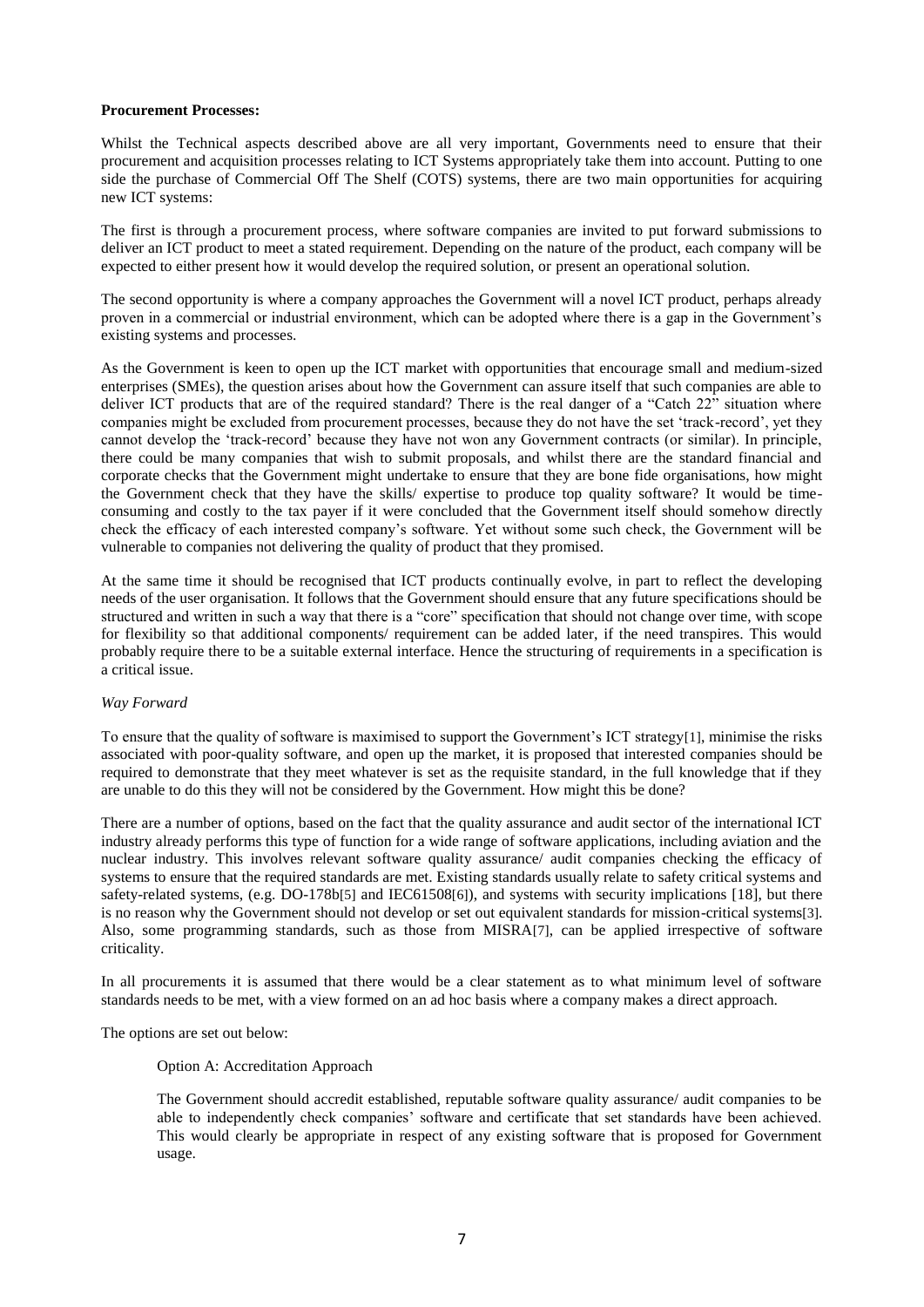Where the Government is seeking to procure the development of a system then companies would be required to show that they can develop such systems. For this, the Government would require that companies achieve appropriate certification for a software system that the company can demonstrate has relevant equivalence to that to be developed.

In this way there is a clear gateway for companies to enter the Government ICT market, and the cost of achieving certification is borne by the prospective companies rather than the Government.

Related course of action:

- 1. Government sits down with representatives of the quality assurance and audit sector of the international ICT industry to agree classification of software standards that might be applicable for the full range of anticipated systems, together with what might be the minimum standards for each level.
- 2. Processes are agreed for how accredited software quality assurance/ audit companies should certificate software to meet Government's requirements. (For example, certification may only be deemed valid for a set period).
- 3. How such certification should be integrated with the Government's ICT procurement processes needs to be clarified, and the necessary action taken. (For example, appropriate time may need to be built in for companies to seek and acquire certification).
- 4. The above should enable the approach to be 'fleshed-out', so that the mainstream ICT industry can be consulted. This might benefit from a pilot exercise, where a software quality assurance/ audit company tests an agreed, existing piece of software. A view may be formed as to the order of magnitude of fees for certification testing.
- 5. Thought will need to be given to any cascade/ subcontracting implications, such as where a company provides a product to Government, which itself uses software (which may or may not be sourced from another company). For example, transport and armaments use software for a range of purposes – is the Government confident of the software quality?
- 6. Assuming a positive outcome from the consultation, the approach is then implemented. This will include: a process to accredit software quality assurance/ audit companies to certificate software; with suitable publicity to enable ICT companies to take appropriate action.

The above course of action should not require a great deal of time, and could be completed within a matter of months. By setting explicit, transparent software quality standards, the Government will send out a clear message about the importance of software quality assurance. An independent certification process should enable the opening up of the ICT market to SMEs, at minimal cost to the taxpayer, and bring confidence to Government about proposals/ products received.

# Option B: Consortia Approach

An alternative approach is to use, or encourage, consortia with three components to develop ICT systems:

- Large companies to supply the vision and overall control;
- $\bullet$ Small companies to supply the technical expertise; and
- An independent quality assurance specialist company.  $\bullet$

It is recommended here that it is the quality assurance specialist company which has overall project control so that all quality issues can be addressed in a timely fashion. This recommendation arises from the observation that DO-178b[5] requires persons (Designated Engineering Representatives) who have authority over all other project personnel and who sign-off that project. It is these people who ensure overall other considerations that quality is never compromised[3]. It should be noted that Designated Engineering Representatives are more powerful and more stringent than Independent Safety Auditors that relate to software [19].

# Option C: Contract Requirement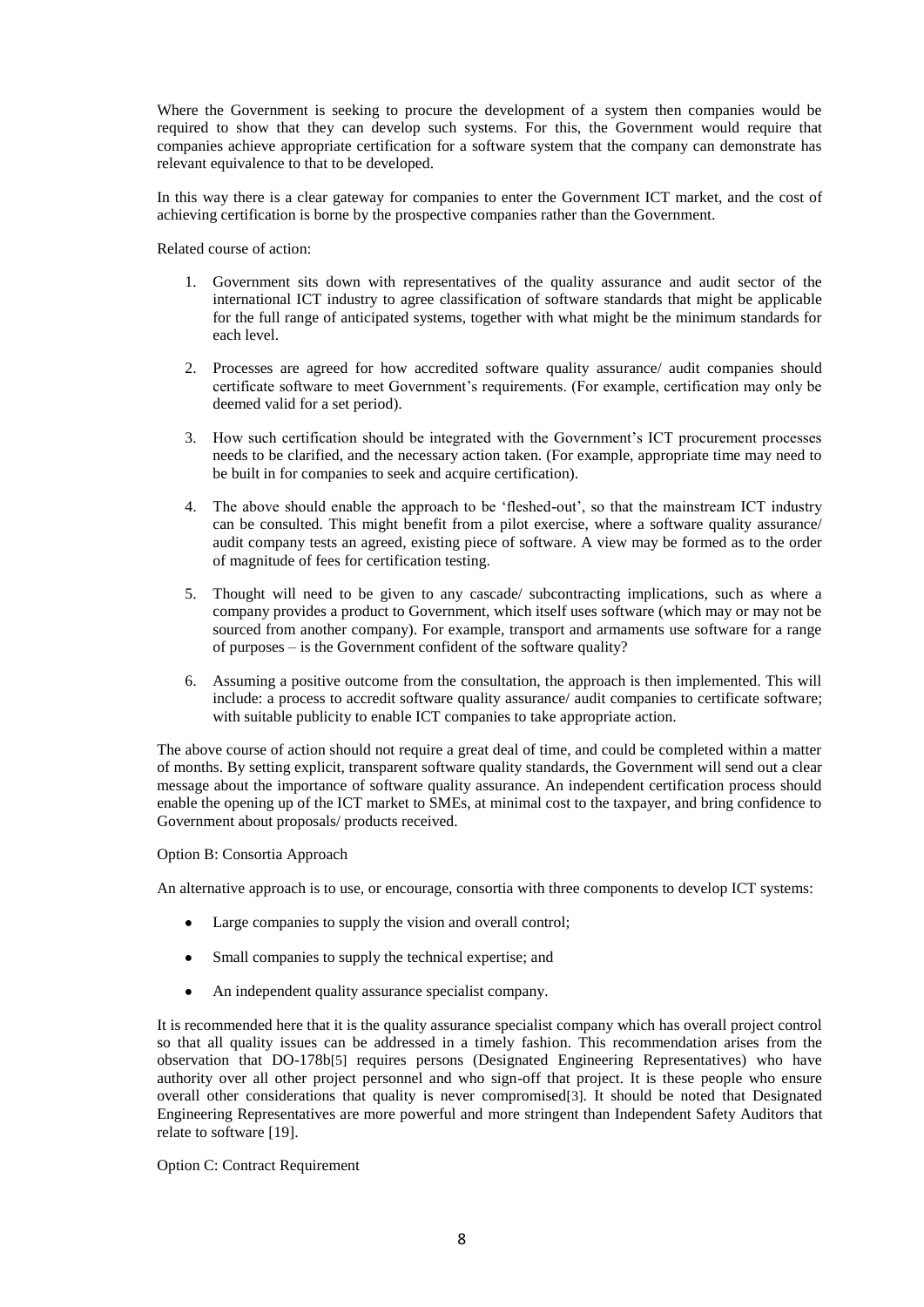This is something of a pragmatic hybrid of the above. It would have procurement processes undertaken in a similar way to that at present, but the key development would be to include a contract requirement that the successful company must arrange for its software to be quality assured by an independent specialist company, which will be responsible for signing-off the project. This may or may not specify the involvement of a Designated Engineering Representative, according to the nature of the system being procured. The cost of the independent quality assurance would need to be built in to the bid; thereby incentivising the bidders to ensure high quality software so that such costs are minimised.

In this way the Government is ensuring access to appropriate independent specialist skills at the right time, with no budgeted cost incurred on its own part. The related costs will have been built into the bids and the sums involved and the attitude of the companies would have been evaluated as part of the procurement process.

In circumstances where a company approaches the Government will a novel ICT product then involving an independent specialist company to audit/ validate the software on offer represents good sense. The cost of such audit/ validation would be the subject of debate and negotiation.

Option C is arguably the most practical way forward. Option A may be considered to be a form of "red tape", which Governments and Industries are always keen to reduce. Option B could be considered to be somewhat idealist – while collaborative consortia have advantages, there can be no compulsion in their creation and therefore they are unlikely to occur (across the board).

To support such a procurement process one possibility is for the Government agency to appoint the independent specialist company/ Auditor at the outset, to help draft the quality requirements and standards. The Auditor may also participate in the assessment of the bids. The chosen contractor must then accept the role of this Auditor and undertake to satisfy the quality requirements as assessed by that Auditor.

# *Discussion*

The whole issue of public sector ICT systems is challenging, and includes many conundrums, such as the fact that over time a system will become more stable, but at the same time it will become more obsolete.

This analysis of potential procurement processes focuses on a particular issue that is key to underpinning the success of the whole of the Government's ICT strategy[1]. It needs to be positively addressed, otherwise there is the danger that the good that is in the new strategy will not be realised.

Making software quality and audit a contractual requirement (Option C) is a sensible and practical way forward, which can be quickly acted upon. The results from such audits should be collected and collated on an ongoing basis, so that the Government can strengthen its intelligence in this matter.

The concept of using open-source software which is a central feature of the ICT strategy[1] has much to commend it, but it has to be recognised that the quality of such software is usually completely unknown and can be considered suspect. However, whilst the process-related quality will always remain unknown the product-related quality can definitely be measured and even improved at relatively little cost. The relevant techniques are again essentially those product quality techniques already mentioned and exploited by established companies. This analysis does not challenge the policy of using open-source software in any way. It is aimed at complementing it and strengthening the ways in which (other) systems are procured, in a practical and cost-effective manner, so that those that Government acquires will be of top quality.

# **Conclusions**

The "Third Party Guidance" described above was submitted to the UK Government in February 2013, where it has been circulated to Government teams that have an interest in this area, including the Government Procurement Service itself. Given the timeframes involved in public sector procurements it will be some time before any impact can be measured and evaluated. Nevertheless, the importance of assuring the quality software is something that all Governments need to address in their procurement of ICT systems, particularly given the current systems security agenda. Therefore the "Third Party Guidance" has worldwide relevance.

# **References**

[1] Cabinet Office (2011): Government ICT Strategy, [http://www.cabinetoffice.gov.uk/sites/default/files/resources/uk-government-government-ict-strategy\\_0.pdf](http://www.cabinetoffice.gov.uk/sites/default/files/resources/uk-government-government-ict-strategy_0.pdf) (Accessed 20th January 2014)